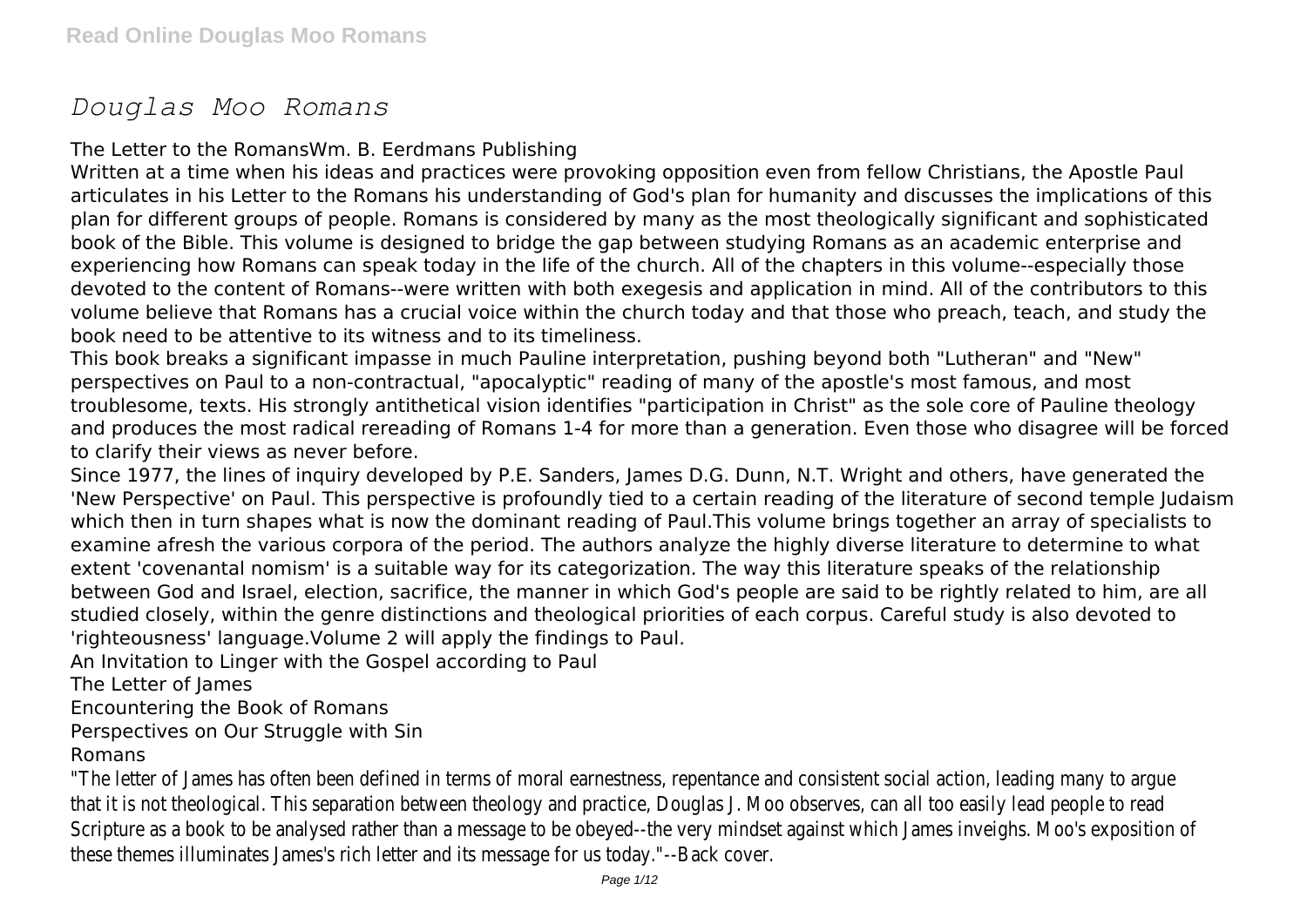Sproul's sermons at St. Andrew's Chapel are the foundation of these never-before-published expositions on Paul's epistle to the Rom Chrysostom had it read aloud to him once a week. Augustine, Luther, and Wesley all came to assured faith through its impact. The Reformers saw it as the God-given key to understanding the whole of Scripture. Throughout church history the study of the book of has been pivotal to understanding Christian life and doctrine. Convinced that "Paul's fullest, grandest, most comprehensive statemen the gospel" is just as vital today, R. C. Sproul delivered nearly sixty sermons on Romans from October 2005 to April 2007 at St. And Chapel, where he has pastored for more than a decade. These never-before-published, passage-by-passage expositions will enrich an of this weighty epistle. Part of the St. Andrew's Expositional Commentaries series.

This second edition of An Introduction to the New Testament provides readers with pertinent material and a helpful framework that guide them in their understanding of the New Testament texts. Many new and diverse cultural, historical, social-scientific, sociorhete narrative, textual, and contextual studies have been examined since the publication of the first edition, which was in print for twent The authors retain the original tripartite arrangement on 1) The world of the New Testament, 2) Interpreting the New Testament, and 3) Jesus and early Christianity. An appropriate book for anyone who seeks to better understand what is involved in the exegesis of New Testaments texts today.

This is an abridged version of Cranfield's magisterial 3 volume commentary on Romans for the International Critical Commentary seri This shorter version preserves the same standard of scholarship as the ICC, however the technical notes and foreign language mate have been removed making it accessible to students of all levels.

An Apocalyptic Rereading of Justification in Paul

A Biblical Theology of the Natural World

Hope for the Nations

Reading Romans for the Life of the World

Studies in the Pauline Epistles

**Paul's Letter to the Romans may well be the most influential book in Christian history. In this Romans commentary Colin Kruse shows how Paul expounds the gospel against the background of God's sovereign action as creator, judge, and redeemer of the world. Valuable "additional notes" on important theological themes and difficult texts -- such as Paul's discussion of same-sex relationships, the salvation of "all Israel," and the woman Junia, who was "well known among the apostles" -- further connect Romans to contemporary issues. Throughout his commentary Kruse expertly guides readers through the plethora of interpretations of Romans, providing a reliable exposition of this foundational epistle.**

**Discover · How the springs at Hierapolis help us understand why Jesus described the church at Laodicea as "lukewarm" · The background and circumstances of certificates of divorce in Judaism · How Jewish dietary laws**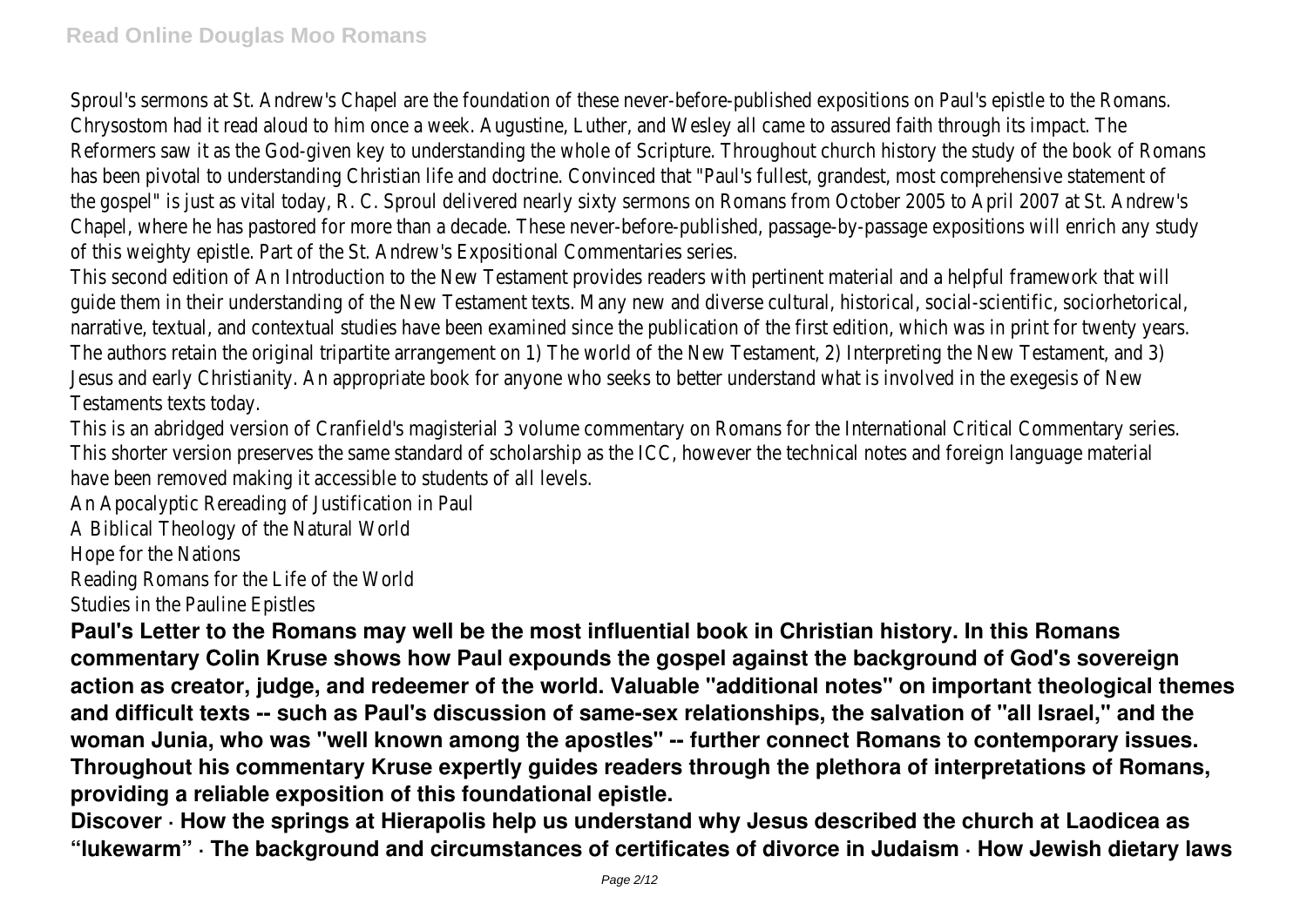**provided a powerful metaphor for God's acceptance of the Gentiles Brimming with lavish, full-color photos and graphics, the Zondervan Illustrated Bible Backgrounds Commentary walks you verse by verse through all the books of the New Testament. It's like slipping on a set of glasses that lets you read the Bible through the eyes of a first-century reader! Discoveries await you that will snap the world of the New Testament into gripping immediacy. Things that seem mystifying, puzzling, or obscure will take on tremendous meaning when you view them in their ancient context. You'll deepen your understanding of the teachings of Jesus. You'll discover the close, sometimes startling interplay between God's kingdom and the practical affairs of the church. Best of all, you'll gain a deepened awareness of the Bible's relevance for your life. Written in a clear, engaging style, this beautiful set provides a new and accessible approach that more technical expository and exegetical commentaries don't offer. It features: · Commentary based on relevant papyri, inscriptions, archaeological discoveries, and studies of Judaism, Roman culture, Hellenism, and other features of the world of the New Testament · Hundreds of full-color photographs, color illustrations, and line drawings · Copious maps, charts, and timelines · Sidebar articles and insights · "Reflections" on the Bible's relevance for 21st-century living Written by leading evangelical contributors: Clinton E. Arnold (Ph.D., University of Aberdeen), General Editor S. M. Baugh (Ph.D., University of California, Irvine) Peter H. Davids (Ph.D., University of Manchester) David E. Garland (Ph.D., Southern Baptist Theological Seminary) David W. J. Gill (D.Phil., University of Oxford) George H. Guthrie (Ph.D., Southwestern Baptist Theological Seminary) Moyer V. Hubbard (D.Phil., University of Oxford) Andreas J. Köstenberger (Ph.D., Trinity Evangelical Divinity School) Ralph P. Martin (Ph.D., University of London, King's College) Douglas J. Moo (Ph.D., University of St. Andrews) Mark L. Strauss (Ph.D., University of Aberdeen) Frank Thielman (Ph.D., Duke University) Jeffrey A. D. Weima (Ph.D., University of Toronto) Michael J. Wilkins (Ph.D., Fuller Theological Seminary) Mark W. Wilson (D.Litt. et Phil., University of South Africa) Julie L. Wu (Ph.D., Fuller Theological Seminary) Robert W. Yarbrough (Ph.D., University of Aberdeen) Zondervan Illustrated Bible Backgrounds Commentary includes Matthew, Mark, Luke (Volume One) John, Acts (Volume Two) Romans to Philemon (Volume Three) Hebrews to Revelation (Volume Four) In this updated edition of his successful textbook, a leading evangelical New Testament scholar offers a guide to the book of Romans that is informed by current scholarship and written at an accessible level. The new edition**

**has been updated throughout and features a new interior design. After addressing introductory matters and laying the groundwork for reading Romans, Douglas Moo leads readers through the weighty argument of this significant book, highlighting key themes, clarifying difficult passages, and exploring the continuing relevance**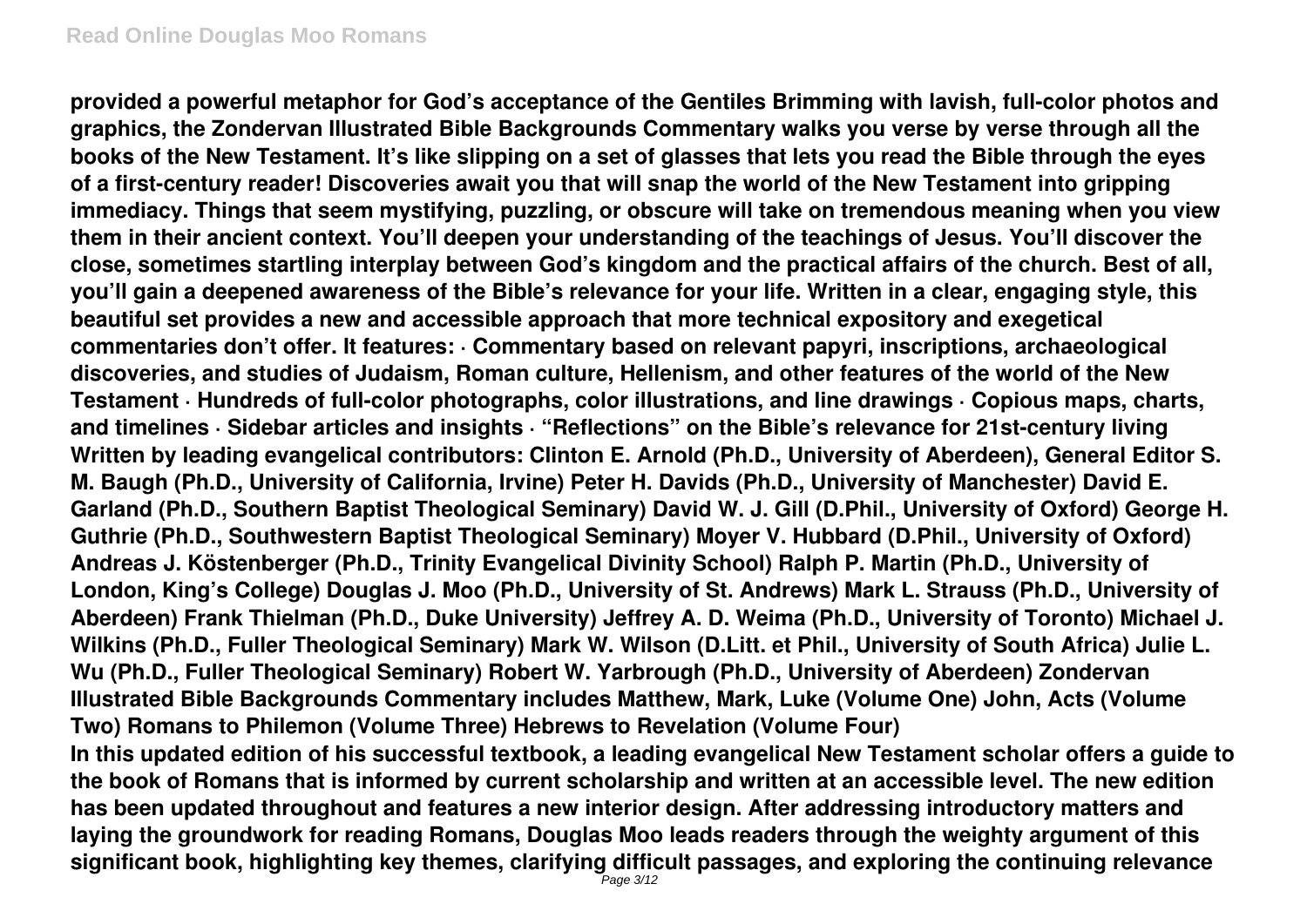**of Romans. As with other volumes in the well-received Encountering Biblical Studies series, this book is designed for the undergraduate classroom and includes pedagogical aids such as photos and sidebars. A test bank for professors is available through Baker Academic's Textbook eSources.**

**Douglas Moo's excellent, accessible commentary on these two Pauline letters evaluates the merits of plausible constructed 'backgrounds', combines exegesis with sound practical insight, balances scholarship with pastoral concern, and applies the meaning of the texts powerfully to twenty-first century readers.**

**Essays in Honor of Douglas J. Moo**

**The Letter to the Romans**

**Israel's Law and the Church's Faith**

### **When in Romans**

### **The Epistle to the Romans**

**Unity in the gospel is essential to the witness of the church. Yet that unity was tested by the release of two documents, Evangelicals and Catholics Together and The Gift of Salvation, which appeared to surrender the historic doctrine of sola fide (faith alone). In response, Christian leaders released a statement called The Gospel of Jesus Christ: An Evangelical Celebration. Getting the Gospel Right, a companion to Sproul's popular Faith Alone, contains the complete text of that statement along with thorough, point-by-point discussion and exposition, to make a strong declaration of the abiding unity of evangelicals regarding the gospel and justification by faith alone.**

**A point-counterpoint discussion of Paul's words about sin in Romans 7 and whether they describe his pre-Christian or post-conversion self, or the broader idea of "the human being confronted with the Law." Discover: ·How the springs at Hierapolis help us understand why Jesus described the church at Laodicea as "lukewarm" ·The background and circumstances of certificates of divorce in Judaism ·How Jewish dietary laws provided a powerful metaphor for God's acceptance of the Gentiles Brimming with photos and graphics, the Zondervan Illustrated Bible Backgrounds Commentary walks you verse by verse through all the books of the New Testament. It's like slipping on a set of glasses that lets you read the Bible through the eyes of a first-century reader! Discoveries await you that will snap the world of the New Testament into gripping immediacy. Things that seem mystifying, puzzling, or obscure will take on tremendous meaning when you view them in their ancient context. You'll deepen your understanding of the teachings of Jesus. You'll discover the close, sometimes startling interplay between God's kingdom and the practical affairs of the church. Best of all, you'll gain a deepened awareness of the Bible's relevance for your life. Written in a clear, engaging style, this beautiful set provides a new and accessible approach that more technical expository and exegetical commentaries don't offer. It features:**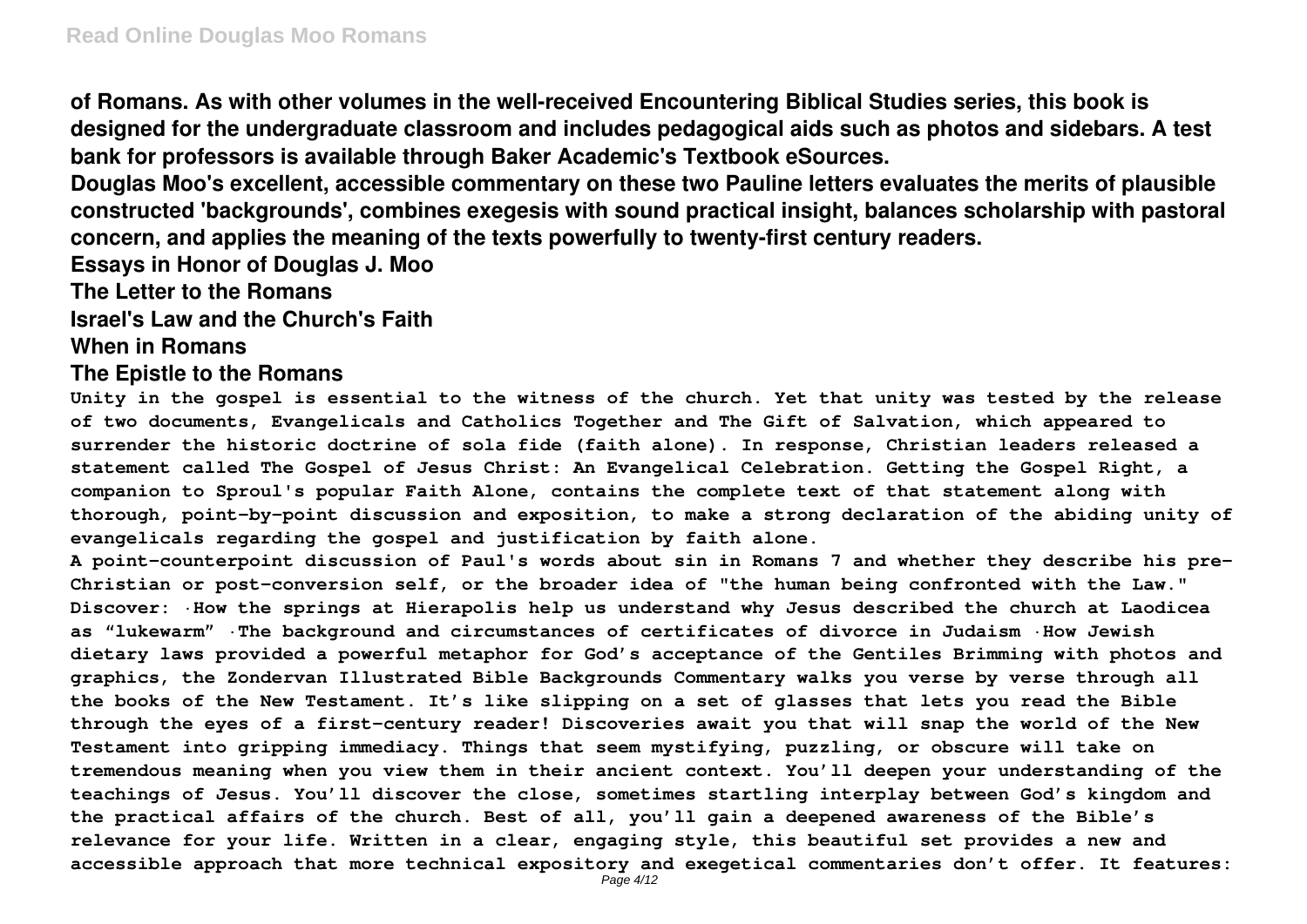### **Read Online Douglas Moo Romans**

**·Commentary based on relevant papyri, inscriptions, archaeological discoveries, and studies of Judaism, Roman culture, Hellenism, and other features of the world of the New Testament ·Hundreds of photographs, illustrations, and line drawings ·Copious maps, charts, and timelines·Sidebar articles and insights ·"Reflections" on the Bible's relevance for 21st-century living Written by leading evangelical contributors: Clinton E. Arnold (Ph.D., University of Aberdeen), General Editor S. M. Baugh (Ph.D., University of California, Irvine) Peter H. Davids (Ph.D., University of Manchester) David E. Garland (Ph.D., Southern Baptist Theological Seminary) David W. J. Gill (D.Phil., University of Oxford) George H. Guthrie (Ph.D., Southwestern Baptist Theological Seminary) Moyer V. Hubbard (D.Phil., University of Oxford) Andreas J. Köstenberger (Ph.D., Trinity Evangelical Divinity School) Ralph P. Martin (Ph.D., University of London, King's College) Douglas J. Moo (Ph.D., University of St. Andrews) Mark L. Strauss (Ph.D., University of Aberdeen) Frank Thielman (Ph.D., Duke University) Jeffrey A. D. Weima (Ph.D., University of Toronto) Michael J. Wilkins (Ph.D., Fuller Theological Seminary) Mark W. Wilson (D.Litt. et Phil., University of South Africa) Julie L. Wu (Ph.D., Fuller Theological Seminary) Robert W. Yarbrough (Ph.D., University of Aberdeen)**

**Careful scholarship and spiritual insight characterize this enduring commentary on Romans, generally considered to be Paul's most profound letter. In The Epistle to the Romans John Murray offers an exposition of Romans deeply penetrating in its elucidation of the text yet accessible to scholars, pastors, and students alike. In his introduction to the commentary proper, Murray discusses the authorship, occasion, purpose, and contents of Romans and provides important background information on the church at Rome. Murray then provides a verse-by-verse exposition of the text that takes into account key problems that have emerged in the older and newer literature. In ten appendices that close the volume Murray gives special attention to themes and scholarly debates that are essential for a fullorbed understanding of Romans -- the meaning of justification, the relation of Isaiah 53:11 to the message of Romans, Karl Barth on Romans 5, the interpretation of the "weak brother" in Romans 14, and more. This combined edition of Murray's original two-volume work, formerly published as part of the New International Commentary on the New Testament series, will hold continued value as a scholarly resource in the study of Romans for years to come.**

**The Epistle of Paul the Apostle to The Romans**

**Reading Romans in Context**

**Paul and Second Temple Judaism**

**Paul's Letters to the Romans**

#### **A Commentary**

*Invites Readers of Romans to Expand Their View of God and the Gospel When reading the book of Romans, we often focus on the quotable*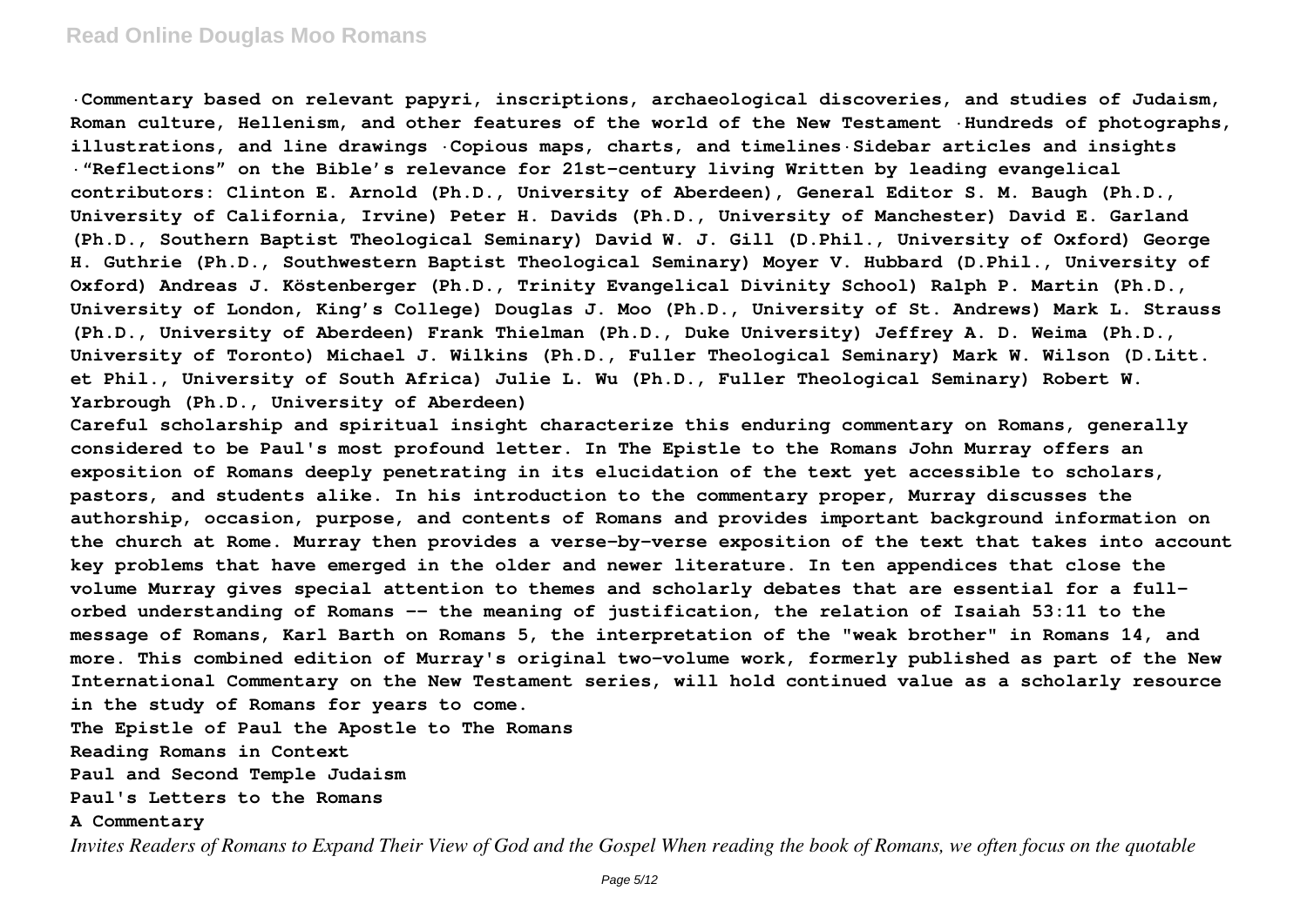*passages, making brief stopovers and not staying long enough to grasp some of the big ideas it contains. Instead of raiding Paul's most famous letter for a passage here or a theme there, leading New Testament scholar Beverly Roberts Gaventa invites us to linger in Romans. She asks that we stay with the letter long enough to see how Romans reframes our tidy categories and dramatically enlarges our sense of the gospel. Containing profound insights written in accessible prose and illuminating references to contemporary culture, this engaging book explores the cosmic dimensions of the gospel that we read about in Paul's letter. Gaventa focuses on four key issues in Romans--salvation, identity, ethics, and community--that are crucial both for the first century and for our own. As she helps us navigate the book of Romans, she shows that the gospel is far larger, wilder, and more unsettling than we generally imagine it to be.*

*Witherington gleans fresh insights from reading the text of Paul's epistle in light of early Jewish theology, the historical situation of Rome in the middle of first century A.D., and Paul's own rhetorical concerns.*

*Few New Testament books have been as controversial and misunderstood as The Letter of James. Its place in the canon was contested by some early Christians, and the reformer Martin Luther called it an "epistle of straw". The sometimes negative view of the letter among modern theologians, however, is not shared by ordinary believers. Few books in the New Testament are better known or more often quoted, and because James is so concise, so intensely practical, and so filled with memorable metaphors and illustrations, it has become one of the two or three most popular New Testament books in the church. The highly original commentary on James by respected New Testament scholar Douglas Moo combines penetrating scholarship with the simplicity of style and pastoral tone characteristic of James itself. After discussing such background issues as authorship, genre, purpose, structure, and theology, Moo provides a verse-by-verse exposition of the text that leads readers to the heart of James's message - wholehearted commitment to Christ. In addition to expounding the meaning of James, Moo also takes care to provide practical insights for applying the meaning in the church today. A number of years in the making, interacting with the best and most recent works on James, and written for readers at all levels, this volume will quickly become a standard commentary on James. An engaging and user-friendly survey of the Book of Romans*

*An Introduction to the New Testament*

*2 Peter, Jude*

*Creation Care*

*Volume One*

*Paul and His Recent Interpreters*

A series of Bible study guides following the format and content of the NIV Application Commentaries Series. Each study looks at the original meaning, bridging contexts, and contemporary significance of the text, and offers small group participants a better understanding and relevant application of the biblical material to their daily lives.

In this addition to the award-winning BECNT series, highly regarded New Testament scholar Douglas Moo offers a substantive yet accessible commentary on Galatians. With extensive research and thoughtful chapter-by-chapter exegesis, Moo leads readers through all aspects of the book of Galatians--sociological, historical, and theological--to help them better understand its meaning and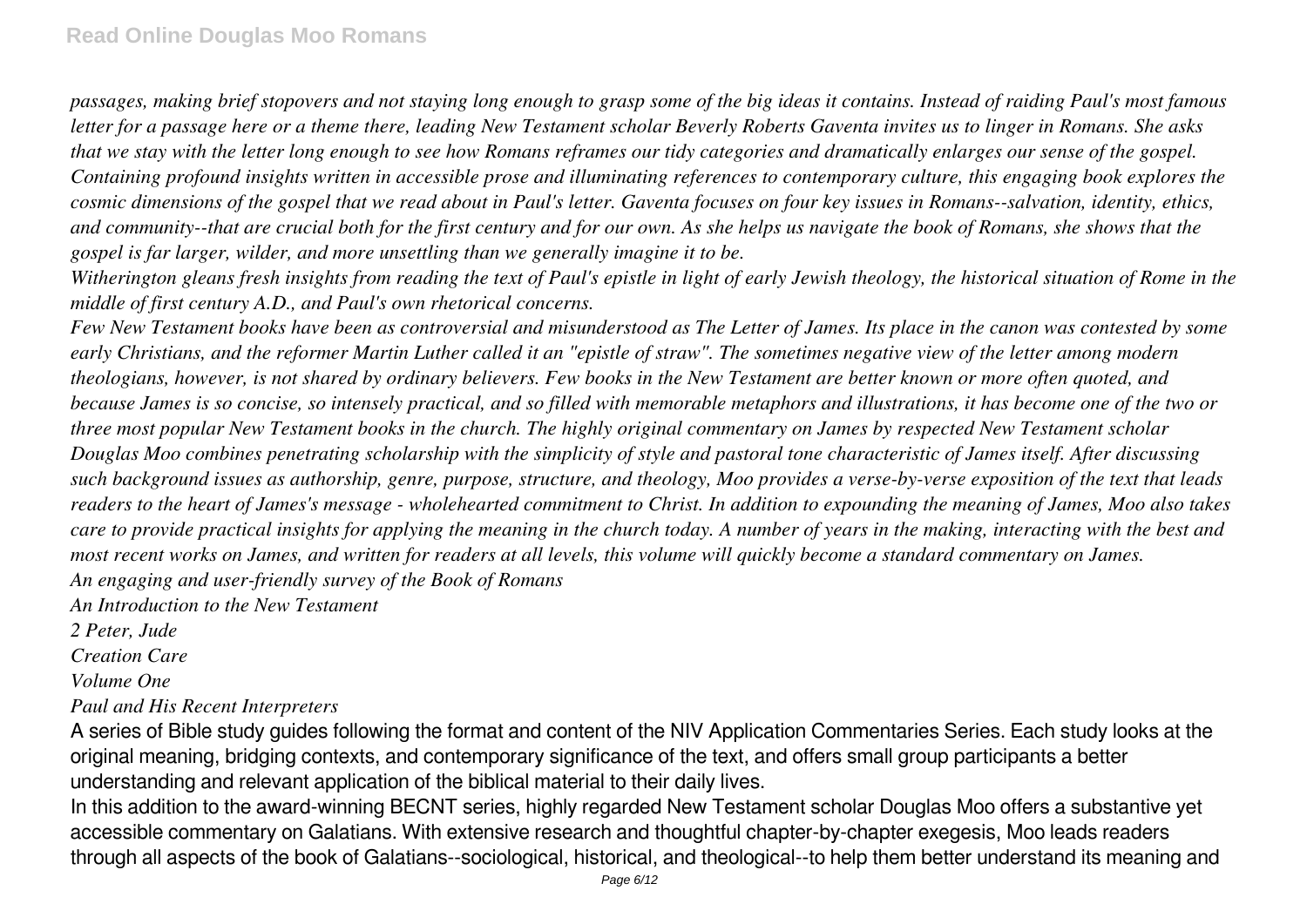relevance. As with all BECNT volumes, this commentary features the author's detailed interaction with the Greek text and an acclaimed, user-friendly design. It admirably achieves the dual aims of the series--academic sophistication with pastoral sensitivity and accessibility--making it a useful tool for pastors, church leaders, students, and teachers.

The Pillar New Testament Commentary, designed for serious readers of the Bible, seeks above all to make clear the meaning of the text of Scripture as we have it. Writers of the PNTC volumes interact with the most important, informed contemporary debate yet avoid undue technical detail. Their ideal is a blend of rigorous exegesis and exposition, scholarship and pastoral sensitivity, with an eye alert both to biblical theology and to the contemporary relevance of the Bible. Comprising fourteen volumes -- 8062 total pages -- this set brings together some of the best biblical scholarship of our time. Contributors: D. A. Carson, Roy E. Ciampa, Peter H. Davids, James R. Edwards, Gene L. Green, G. Walter Hansen, Colin G. Kruse, Douglas J. Moo, Leon Morris, Peter T. O Brien, David G. Peterson, Brian S. Rosner.

Paul was the most influential figure in the early Christian church. In this epistle, written to the founders of the church in Rome, he sets out some of his ideas on the importance of faith in overcoming mankind's innate sinfulness and in obtaining redemption. With an introduction by Ruth Rendell

Encountering the Book of Romans (Encountering Biblical Studies)

A Commentary on the Epistle to the Romans

Epistle to the Romans

A Theological Survey

Designed for Students of the English Bible

For more than twenty years Douglas Moo's NICNT volume on Romans has been providing pastors, students, and scholars with profound insight into Paul's most famous letter. In this thorough revision of his commentary, Moo deals with issues that have come into prominence since the first edition (1996), incorporating the latest research and rewriting the text throughout for better comprehension. Exegetically astute and theologically minded, Moo interacts critically with the new perspective on Paul, highlights the emphasis in Romans on "practical divinity," and traces the theme of the gospel throughout the letter. His Letter to the Romans in this second edition will inform and enlighten a new generation of serious Bible readers.

Deeply conversant in the full range of questions and interpretations of the letter, Jewett's commentary explores the crucial and controverted passages that have always animated studies of Romans. Jewett also incorporates the exciting new insights from archaeology of the city of Rome, social history of early Christianity, social-scientific work on early Christianity, and the interpretation and reception of Paul's letter through the ages. Breaking free from abstract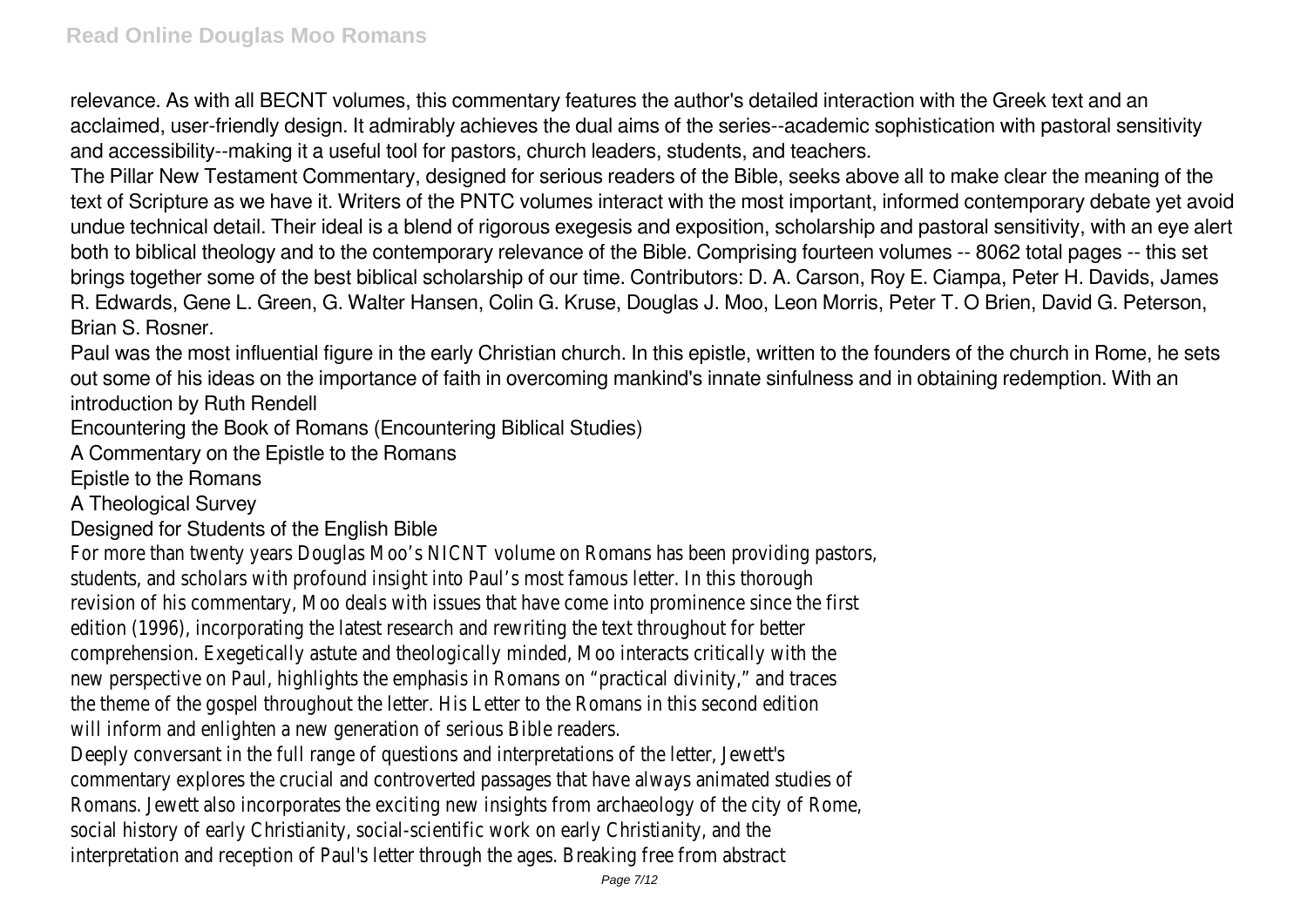approaches that defend traditional theologies, Jewett shows that the entire letter aims to elicit support for Paul's forthcoming mission to the barbarians in Spain. His work specifically focuses on Paul's missionary plans and how they figure in the letter, on Paul's critical and constructive tack with the Roman community, and finally and especially on how Paul's letter reframes the entire system of honor and shame as it informed life in the Roman Empire at the time. The latter remains a pertinent message today. The first commentary to interpret Romans within the imperial context as well as in the light of the situation in Spain, this landmark commentary, twenty-five years in the making, will set the standard for interpretation of Romans for the next generation.

A landmark study of the apostle's writings by one of the world's leading Pauline scholars This highly anticipated volume gives pastors, scholars, and all serious students of the New Testament exactly what they need for in-depth study and engagement with one of Christian history's most formative thinkers and writers. A Theology of Paul and His Letters is a landmark study of the apostle's writings by one of the world's leading Pauline scholars Douglas J. Moo. Fifteen years in the making, this groundbreaking work is organized into three major sections: Part 1 provides an overview of the issues involved in doing biblical theology in general and a Pauline theology in particular. Here Moo also sets out the methodological issues, formative influences, and conceptual categories of Paul's thought. Part 2 moves on to Paul's New Testament writings, where Moo describes each Pauline letter with particular relevance to its theology. Part 3 offers a masterful synthesis of Paul's theology under the overarching theme of the gift of the new realm in Christ. Engaging, insightful, and wise, this substantive, evangelical treatment of Paul's theology offers extensive engagement with the latest Pauline scholarship without sacrificing its readability. This volume brings insights from over thirty years of experience studying, teaching, and writing about Paul into one comprehensive guide that will serve readers as a go-to resource for decades to come. ABOUT THE SERIES: The Biblical Theology of the New Testament (BTNT) series provides upper college and seminary-level textbooks for students of New Testament theology, interpretation, and exegesis. Pastors and discerning theology readers alike will also benefit from this series. Written at the highest level of academic excellence by recognized experts in the field, the BTNT series not only offers a comprehensive exploration of the theology of every book of the New Testament, including introductory issues and major themes, but also shows how each book relates to the broad picture of New Testament Theology.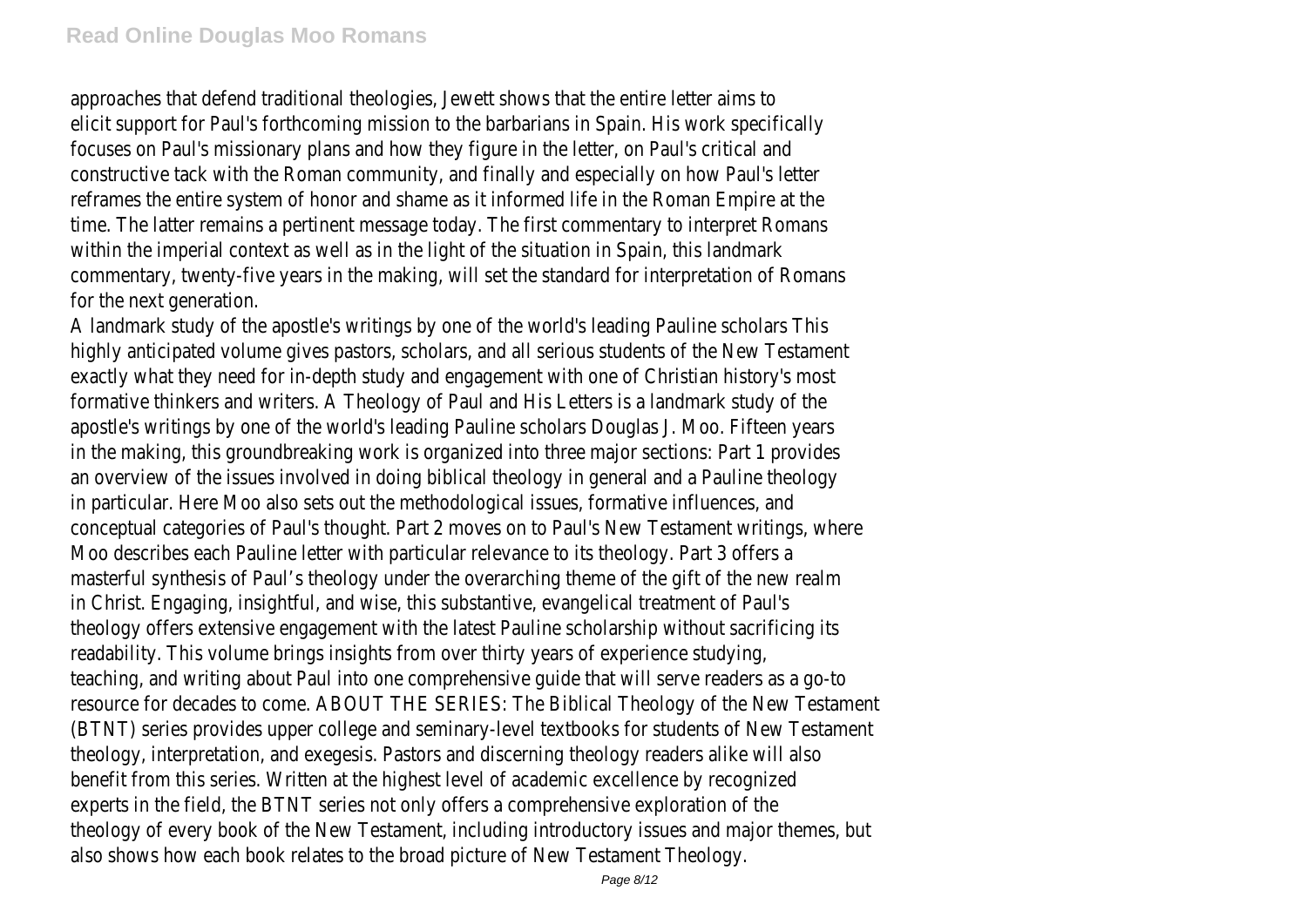An exegetically rigorous and expositionally satisfying commentary on one of the most important Christian documents ever written.

The Letters to the Colossians and to Philemon

Pillar New Testament Commentary (Set of 14 Volumes)

The Gift of the New Realm in Christ

## Matthew, Mark, Luke

A must-have for any serious Pauline scholar or student, this Festschrift to Douglas J. Moo includes substantive essays by G.K. Beale, Craig L. Blomberg, James D. G. Dunn, Grant R. Osborne, Thomas R. Schreiner, and N. T. Wright, among others. Topics covered include the Old and New Perspectives on Paul, eschatology, issues of Greek grammar and translation, and much more.

The apostles Peter and Jude wouldn't have made good postmodernists. They insist that there is such a thing as absolute, non-negotiable truth, as well as error and deception. They speak of false doctrines and those who teach them as if they actually believe that eternity hangs in the balance and that God, far from shrugging his shoulders like a good relativist, takes the matters of truth and spiritual authority very seriously. Today the fiery, unapologetic language of 2 Peter and Jude can open our eyes to stark spiritual realities. Like few other apostolic writings, these two letters shake us awake to the vital necessity of embracing the true gospel and transmitting it undistorted. The message is as countercultural as possible, and profoundly timely.

I commend this well researched and well written book. Congratulations to Dr Tom Holland and the publisher for this valuable and timely contribution on Romans. --Michael A. Milton, PhD, Presbyterian minister, Chncellor and CEO and the James M. Baird Jr. Chair of Pastoral Theology, Reformed Theological Seminary Tom's commentary invites readers to break away from fixed ideas and journey to new places. It is informed, scholarly, rich in exegetical insights, yet easy to understand. Utilizing historical and contextual hermeneutics Tom argues for a reading of Romans that is tied to the Old Testament Scriptures, rooted in Isaiah, is Christ centered and communally focused. I highly recommend it for pilgrims seeking to know God more. --Lawson Murray, President, Scripture Union Canada, 1885 Clement Road, Pickering, Ontario Tom Holland's study demonstrates how a deeper understanding of the Old Testament, and particularly of its prophesied new exodus, can illumine Paul's theology of the person and work of Christ in profound ways. Here one will find scholarship that is not only solid but faithful, thorough and yet accessible--in short, scholarship in service of the church. --L. Michael Morales, PhD, Professor of Biblical Studies, Greenville Presbyterian Theological Seminary Tom Holland is Senior Research Fellow in Biblical Studies at the Wales Evangelical School of Theology. He has a DipTh from Cambridge, a BD from London and a PhD from the University of Wales. Before entering academia he founded and pastored two churches in Hertfordshire England. He has written several international acclaimed books on the Bible and teaches and preaches in Universities, seminaries and churches around the world. He is married to Barbara and the have three daughters and five grandchildren.

"Westerholm is admirably concerned to focus our attention on Paul's theology, specifically on the theological issues that arose for the Apostle in his valiant attempt to assess the role of the law after the advent of Christ. Beginning with an unusually mature account of the debate that is currently raging over Paul's understanding of the law, Westerholm has provided an analysis of his own that will certainly claim the attention of all student's of Paul the theologian." - J. Louis Martyn "This is the most clearly written and understandable treatment of the debate over the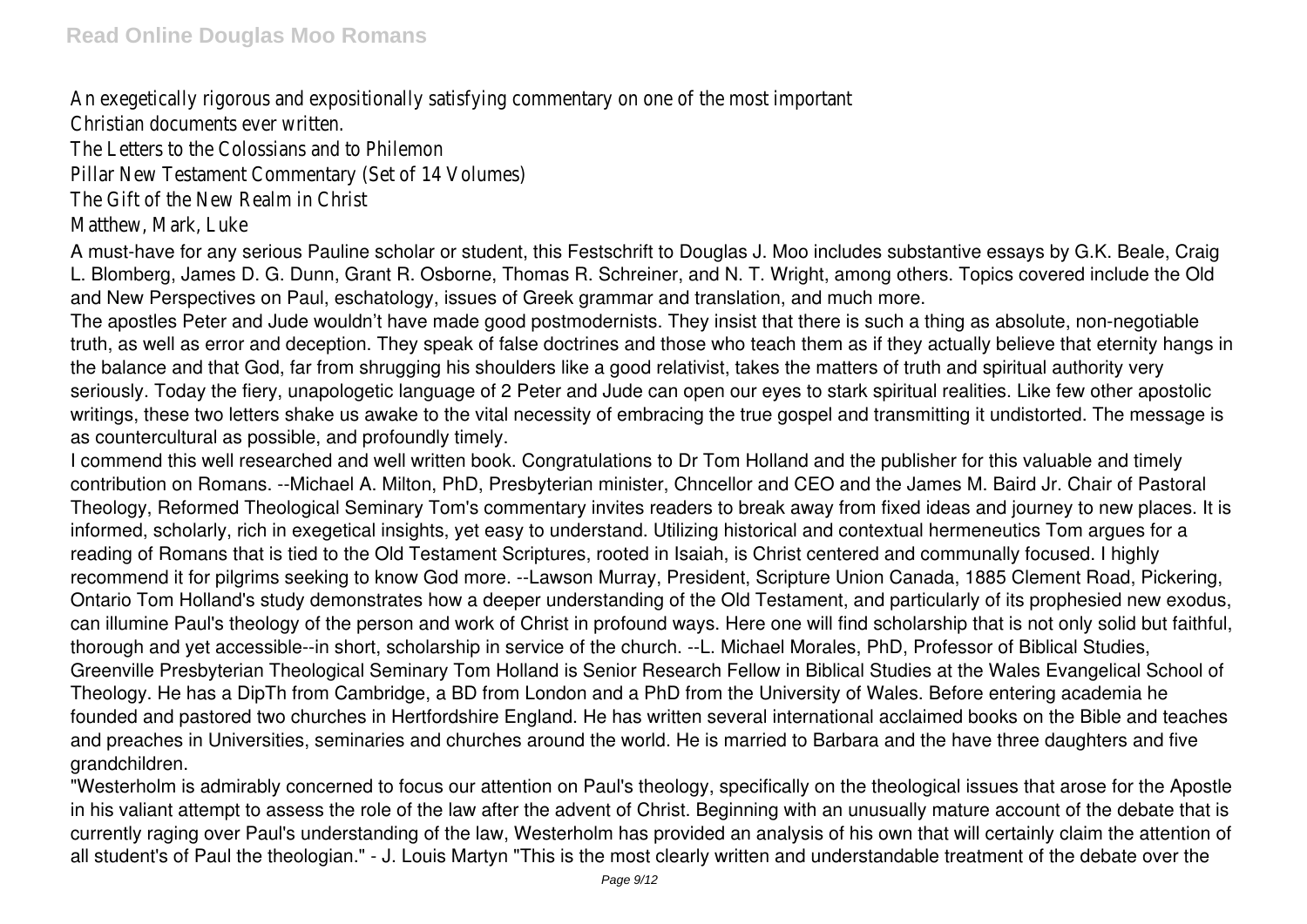law in Pauline thought that I have seen." - Robert Jewett "Westerholm has produced an illuminating, engaging, and refreshing book. He sets forth the views of major interpreters of Paul with clarity and candor, engages them, and then makes proposals of his own, which are both well considered and instructive. The book is both interesting and informative, a reader's delight." - Arland J. Hultgren James

# Resurrecting Justice

Celebrating the Good News

## A Socio-Rhetorical Commentary

# Getting the Gospel Right

Theologian Douglas Harink invites readers to rediscover Romans as a treatise on justice, tracing Paul's thinking on this theme through a sequential reading of the book and finding in each passage facets of the gospel's primary claim—that God accomplishes justice in the death and resurrection of Jesus Messiah. This book is a stand-alone paperback edition of Leon Morris's long-standing hardcover Romans volume in the Pillar New Testament Commentary series. Originally published in 1988, it received the 1989 Gold Medallion for Commentaries from the Evangelical Christian Publishers Association and has endured as an outstanding work of evangelical biblical scholarship. This paperback reissue will enable a new generation to benefit from Morris's insights into the text of Romans.

Readers of Paul today are more than ever aware of the importance of interpreting Paul's letters in their Jewish context. In Reading Romans in Context a team of Pauline scholars go beyond a general introduction that surveys historical events and theological themes and explore Paul's letter to the Romans in light of Second Temple Jewish literature. In this non-technical collection of short essays, beginning and intermediate students are given a chance to see firsthand what makes Paul a distinctive thinker in relation to his Jewish contemporaries. Following the narrative progression of Romans, each chapter pairs a major unit of the letter with one or more thematically related Jewish text, introduces and explores the theological nuances of the comparative text, and shows how these ideas illuminate our understanding of the book of Romans.

This substantive evangelical commentary on Romans by a leading biblical scholar is one of the most popular in the award-winning BECNT series (more than 25,000 copies sold) and has been praised as a great preaching commentary. This new edition, updated and revised throughout, reflects Thomas Schreiner's mature thinking on various interpretive issues. As with all BECNT volumes, this commentary features the author's detailed interaction with the Greek text, extensive research, thoughtful verse-by-verse exegesis, and a user-friendly design. It admirably achieves the dual aims of the series--academic sophistication with pastoral sensitivity and accessibility--making it a useful tool for pastors, church leaders, students, and teachers.

Galatians (Baker Exegetical Commentary on the New Testament) Page 10/12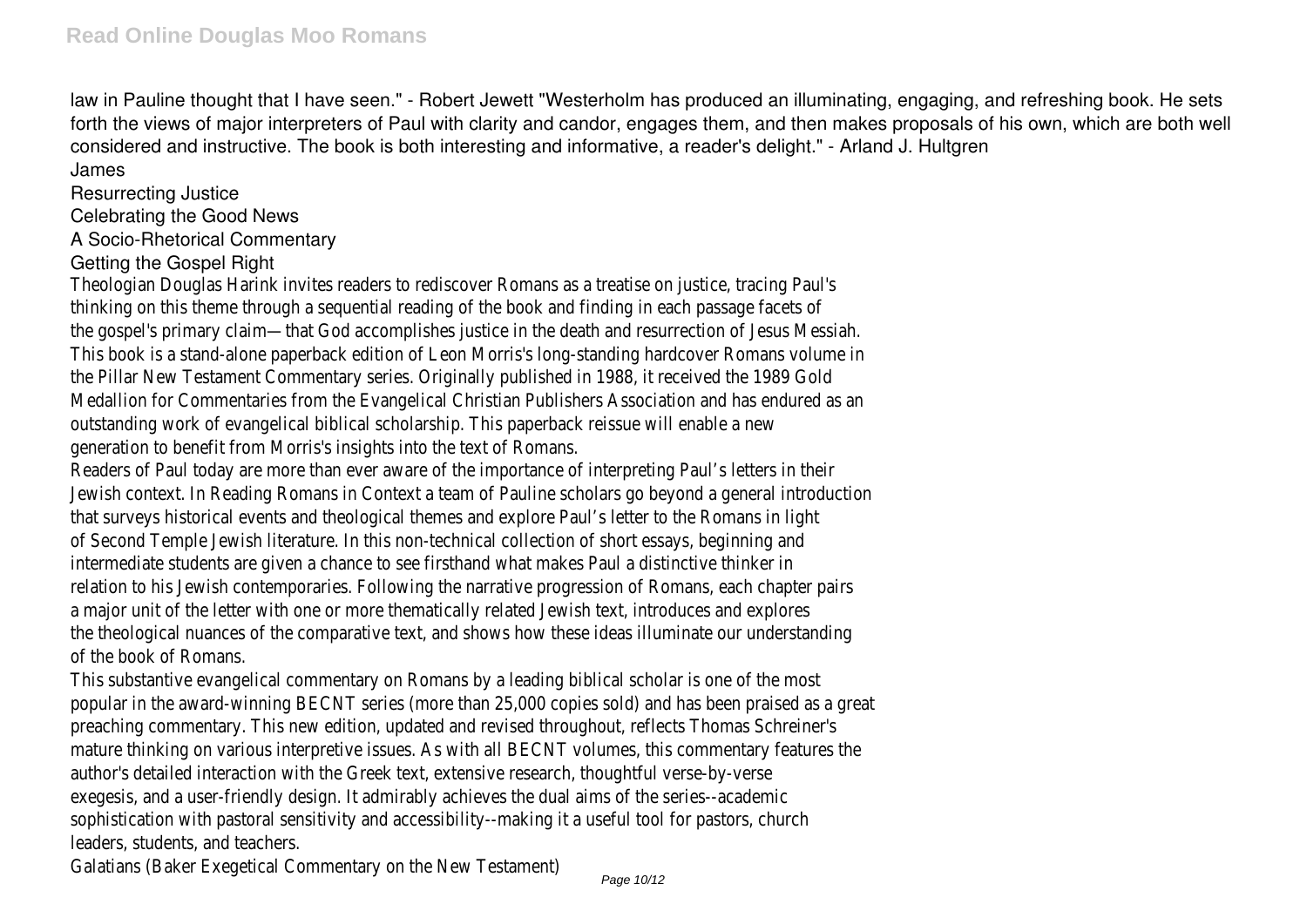A Theology of Paul and His Letters The Tie That Binds Evangelicals Together Paul's Letter to the Romans Justification and Variegated Nomism

*Douglas Moo's work on the Epistle to the Romans is part of The New International Commentary on the New Testament. Prepared by some of the world's leading scholars, the series provides an exposition of the New Testament books that is thorough and fully abreast of modern scholarship yet faithful to the Scriptures as the infallible Word of God.*

*From Genesis to Revelation, the Bible reveals a God whose creative power and loving care embrace all that exists, from earth and sky and sea to every creeping, crawling, swimming, and flying creature. Yet the significance of the Bible's extensive teaching about the natural world is easily overlooked by Christians accustomed to focusing only on what the Bible says about God's interaction with human beings. In Creation Care, part of the Biblical Theology for Life series, father and son team Douglas and Jonathan Moo invite readers to open their Bibles afresh to explore the place of the natural world within God's purposes and to celebrate God's love as displayed in creation and new creation. Following the contours of the biblical storyline, they uncover answers to questions such as: What is the purpose of the non-human creation? Can a world with things like predators, parasites, and natural disasters still be the 'good' world described in Genesis 1? What difference does the narrative of the 'Fall' make for humankind's responsibility to rule over other creatures? Does Israel's experience on the land have anything to teach Christians about their relationship with the earth? What difference does Jesus make for our understanding of the natural world? How does our call to care for creation fit within the hope for a new heaven and a new earth? What is unique about Christian creation care compared with other approaches to 'environmental' issues? How does creation care fit within the charge to proclaim the gospel and care for the poor? In addition to providing a comprehensive biblical theology of creation care, they probe behind the headlines and politicized rhetoric about an 'environmental crisis' and climate change to provide a careful and judicious analysis of the most upto-date scientific data about the state of our world. They conclude by setting forth a bold framework and practical suggestions for an effective and faithful Christian response to the scriptural teaching about the created world. But rather than merely offering a response to environmental concerns, Creation Care invites readers into a joyful vision of the world as God's creation in which they can rediscover who they truly are as creatures called to love and serve the Creator and to delight in all he has made.*

*Our culture does not encourage thoughtful reflection on truth. Yet living the gospel in a postmodern culture demands that Christians understand and internalize the truth about God and his plan for the world. Paul's letter to the Romans remains one of the most important expressions of Christian truth ever written. Its message forces us to evaluate who we are, who God is, and what our place in this world ought to be. Going*